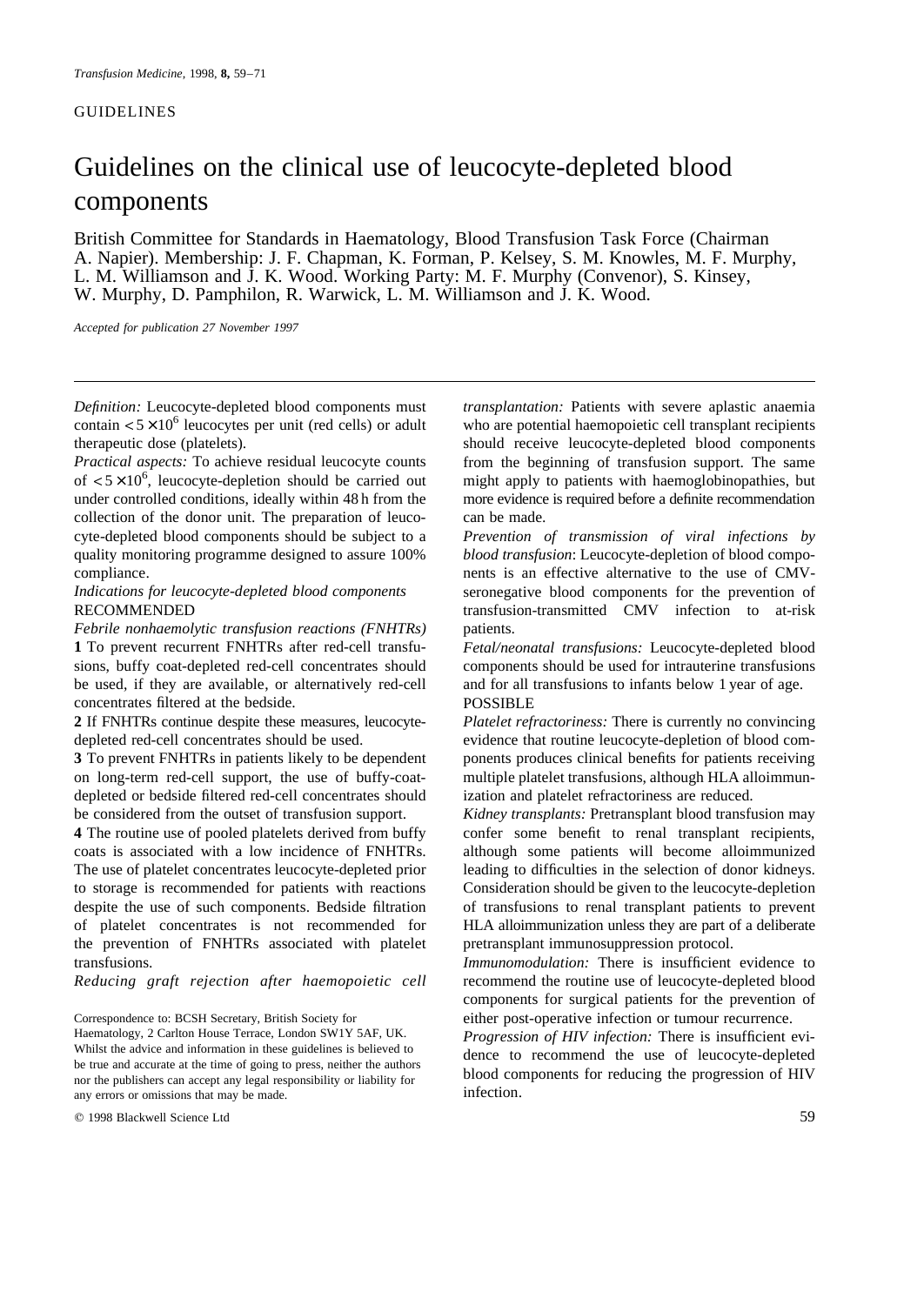NONINDICATIONS. A significant number of recipients of blood components receive a limited number of transfusions over a short period of time, e.g. most general medical and surgical patients. Leucocyte-depletion of blood components is not indicated for these recipients unless there is an additional acceptable indication discussed in one of the other sections in this guideline. Prevention of TA-GvHD is not an indication for leucocyte-depleted

blood components. Gammairradiation of blood components is the standard method for avoiding TA-GvHD. There is no need to leucocyte-deplete noncellular blood components such as fresh frozen plasma, cryoprecipitate and blood products prepared from pooled plasma.

*Key words*: blood transfusion, guidelines, leucocytedepleted blood.

The presence of leucocytes in blood components is responsible for many of the complications associated with blood transfusion (Bordin *et al*., 1994). Patients receiving standard red-cell and platelet concentrates receive large numbers of allogeneic leucocytes, which are transfused without any intention of producing clinical benefit. There has been considerable interest in the removal of leucocytes from blood components, and this guideline is primarily intended to provide advice regarding the clinical indications for leucocyte-depleted red-cell and platelet concentrates.

It is important to define what is meant by 'leucocytedepletion'. Some confusion is caused by the use of rather meaningless terms such as 'leuco-reduced', 'leuco-poor' and even 'leuco-free'. 'Leucocyte-depleted' is the accepted term for red-cell and platelet concentrates, which have been produced by technologies designed to yield low levels of leucocytes, and it has been accurately defined by national and international working groups. A leucocyte-depleted red-cell concentrate is one containing  $5 \times 10^6$  leucocytes per unit, and an adult dose of leucocyte-depleted platelets is one containing  $\langle 5 \times 10^6 \rangle$ leucocytes (UK BTS/NIBSC, 1997).

The situation is further complicated by the increasing introduction in the UK of component processing involving removal of the buffy coat to yield red-cell concentrates and pooled platelet concentrates. These components both contain numbers of leucocytes intermediate between standard and leucocyte-depleted components, and are useful in clinical situations where reduced leucocyte levels but not 'true' leucocyte-depletion is required. The leucocyte levels in the different components are shown in Table 1.

*Definition: leucocyte-depleted blood components must contain* < *5* × *10<sup>6</sup> leucocytes per unit (red cells) or adult therapeutic dose (platelets)*

# PRACTICAL ASPECTS OF LEUCOCYTE-DEPLETION OF BLOOD COMPONENTS

## *Methods*

Various techniques have been used for removing leucocytes from blood components including centrifugation

and freeze/thawing, but filtration has been and currently remains the most commonly used technique for leucocyte-depletion of blood components. Apheresis technology, which provides leucocyte-depleted platelet concentrates without any need for filtration or further processing, is now available.

Blood filters have developed in three distinct phases or generations. First-generation filters are  $170-240 \,\mu m$ screens, which are part of all red-cell transfusion administration sets for the removal of large clots and particulate debris. Second-generation  $40$ - $\mu$ m filters were designed to remove microaggregates of fibrin, platelets and leucocytes from red-cell concentrates. These filters reduce the number of leucocytes by one order of magnitude (or log) to  $5-10\times10^8$  per unit. Third-generation filters were designed specifically for the removal of 'free' leucocytes. They retain both microaggregates and free cells; see the review by Dzik (1993) for the mechanisms of leucocyte removal by these filters and their design. The number of leucocytes in red-cell and platelet concentrates can be reduced by three orders of magnitude (or 3 logs) to less than  $5 \times 10^6$  per unit using third-generation filters, and new filters producing even greater leucocytedepletion are already in routine use.

Filtration can be carried out: (a) at the bedside during the transfusion; (b) in the components processing laboratory. The main issues determining which is preferable are the timing of leucocyte depletion in relation to the biological changes of storage, and the ability to guarantee quality assurance.

#### *Timing of leucocyte-depletion*

Leucocyte-depletion within a relatively short time after collection has the advantage that leucocytes are eliminated before they release cytokines, fragments of cell membrane and possibly intracellular viruses, which may not be removed by filtration carried out just prior to transfusion. A relationship has been shown between the age of platelet concentrates and the level of cytokines, such as interleukins-1 and -6 and tumour necrosis factor, and the quantity of leucocyte fragments. Cytokines have been implicated in the pathogenesis of FNHTRs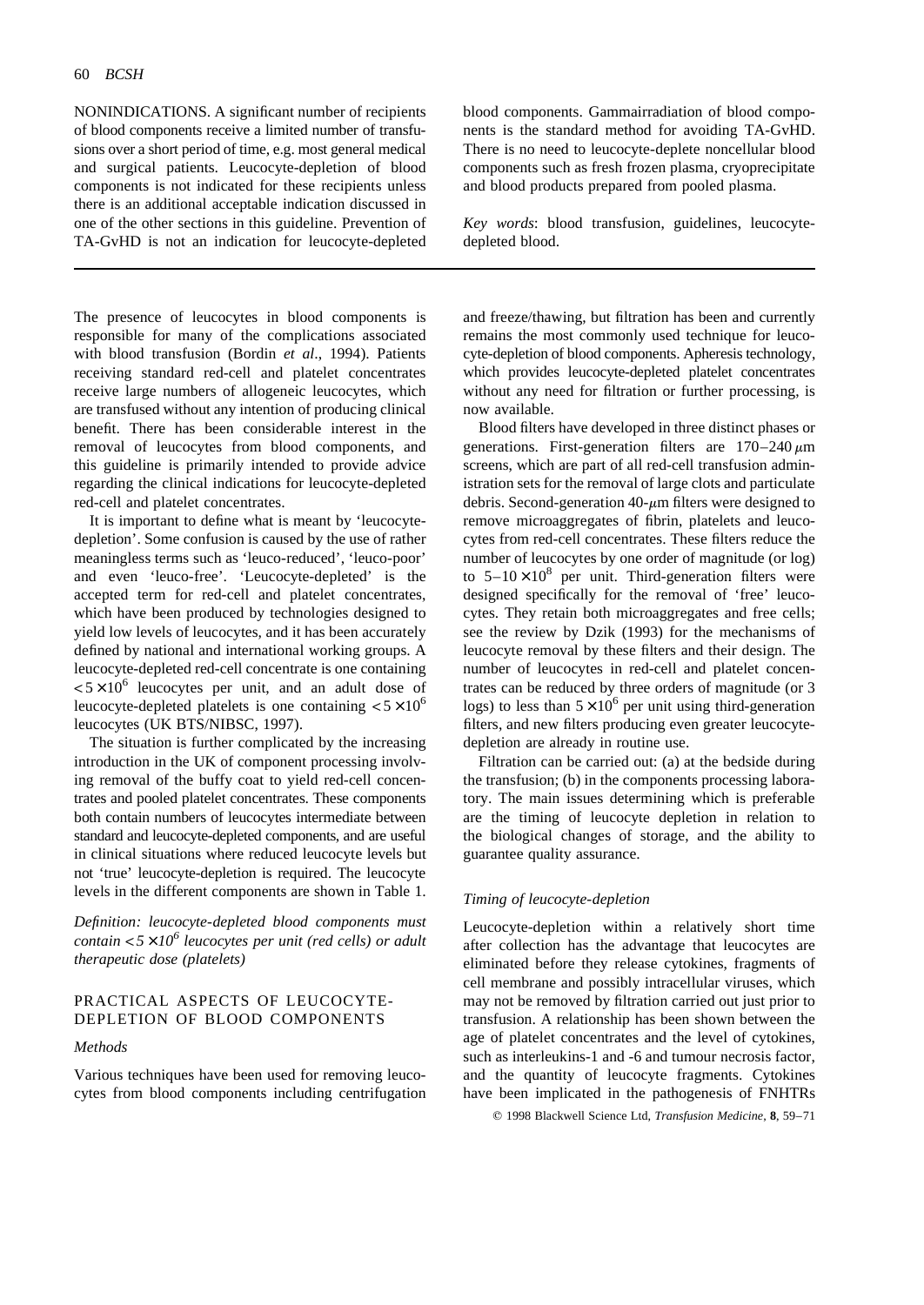|  |  |  |  |  | Table 1. Specifications of red cell and platelet components* |
|--|--|--|--|--|--------------------------------------------------------------|
|--|--|--|--|--|--------------------------------------------------------------|

|                              | Red cells       |                                 |                                         |                   |  |  |  |
|------------------------------|-----------------|---------------------------------|-----------------------------------------|-------------------|--|--|--|
|                              | Red cells/      |                                 |                                         | Red cells/        |  |  |  |
|                              | Red cells       | Red cells in OAS,               | Red cells in OAS,<br>leucocyte-depleted |                   |  |  |  |
|                              | in OAS†         | buffy coat removed              |                                         |                   |  |  |  |
| Vol. (mL)                    | $280 \pm 60$ /  | $280 \pm 60$                    |                                         | locally specified |  |  |  |
|                              | $350 \pm 70$    |                                 | volume ranges§                          |                   |  |  |  |
| Hct                          | $0.55 - 0.75/$  | $0.50 - 0.70$                   |                                         | $0.55 - 075$      |  |  |  |
|                              | $0.50 - 0.70$   |                                 |                                         | $0.50 - 0.70$     |  |  |  |
| WBC per unit                 | $>2\times10^9$  | $<1.2\times10^{9}$ <sup>+</sup> |                                         | $< 5 \times 10^6$ |  |  |  |
|                              | Platelets       |                                 |                                         |                   |  |  |  |
|                              | Derived from    | Platelets, pooled,              |                                         |                   |  |  |  |
|                              | platelet-rich   | buffy coat derived              |                                         | Leucocyte-        |  |  |  |
|                              | plasma (PRP)    | (BCD)                           | Apheresis                               | depleted          |  |  |  |
| Donors/adult dose            | 5               | $\overline{4}$                  | 1                                       | 4 or 1            |  |  |  |
| $Vol.$ (mL)                  | locally defined | locally defined                 | locally defined                         | locally defined   |  |  |  |
| Platelets $(\times 10^{11})$ | >2.75           | > 2.4                           | > 2.4                                   | >2.4              |  |  |  |
| WBC/dose                     | $< 10^{9}$      | $< 10^8$ <sup>+</sup>           | $< 0.8 \times 10^{9}$ †                 | $5 \times 10^6$   |  |  |  |

\* Derived from UKBTS/NIBSC *Guidelines for the Blood Transfusion Service*, 3rd edn (1997). † The leucocyte levels for buffy-coat-removed red cells, and both BCD and apheresis platelets are often lower than shown. Refer to your supplying Blood Centre for details. ‡ Optimal Additive Solution (SAG-M or equivalent). § Leucocyte-depletion by filtration generally results in the loss of 20–30 mL red cells. ¶Can be produced from PRP, BCD or apheresis platelets.

particularly after platelet transfusions (see section on FNHTRS below), and there is experimental evidence that leucocyte fragments may play a role in primary HLA alloimmunization (Blajchman *et al*., 1992).

Standardized procedures are necessary for optimal performance of the filters, but it is difficult to ensure this at the bedside and laboratory-based methods are now favoured (Perkins, 1993; Popovsky, 1996). For maximum confidence in the consistency of the process, filtration carried out as part of component processing offers the possibility of quality monitoring, and of control of the age of the product at the time of filtration.

Filtration is usually performed within 48 h from the collection of the donor unit, but the optimal timing should be validated for each filter. It is sometimes necessary to filter blood, which has been stored for a longer period, just prior to its issue for transfusion, e.g. when selected phenotype units are required.

It has been suggested that leucocyte-depletion should be carried out 6–8 h after collection of blood to allow phagocytosis of any bacteria present in the red-cell or platelet concentrate. However, there is no evidence that q 1998 Blackwell Science Ltd, *Transfusion Medicine*, **8**, 59–71

concentrates filtered earlier than this or apheresis units prepared as leucocyte-depleted have an increased risk of bacterial contamination. Appropriate microbiological monitoring should be carried out (UKBTS/NIBSC, 1997).

#### *Quality assurance*

The preparation of leucocyte-depleted blood components should be subject to quality assurance, including adequate training of staff and maintenance of standard operating procedures, which control the age of the component, and the temperature and duration of filtration.

Quality control to ensure adequate leucocyte-depletion can be carried out by measuring leucocyte counts on every concentrate prior to release for transfusion, but this is labour-intensive. It is equally acceptable to use statistical process control to ensure that the leucocytedepletion procedure remains within predetermined limits set after initial validation of each filter or other technology (Dumont *et al*., 1996). An effective quality assurance programme has not yet been devised to demonstrate the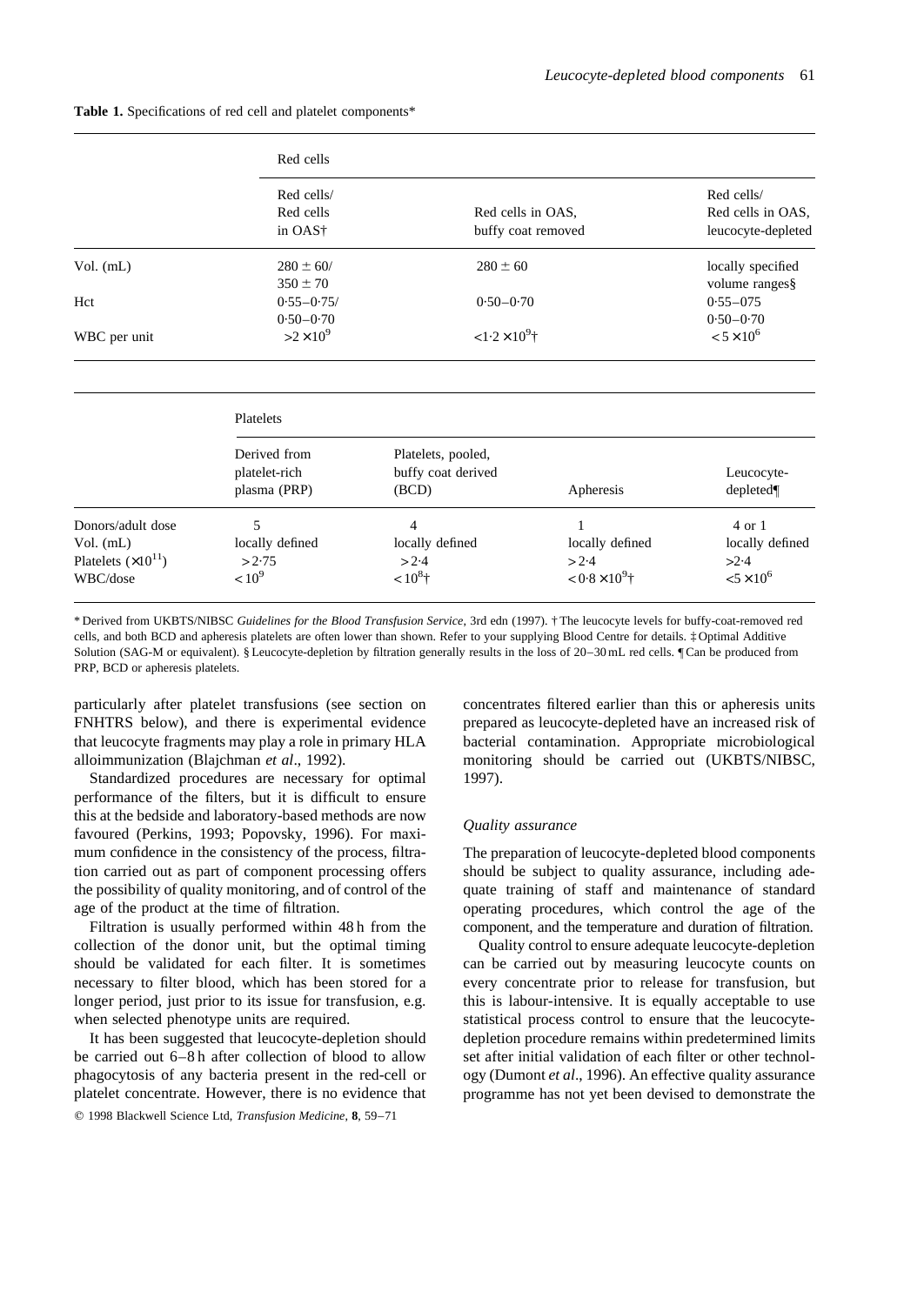reliable performance of bedside filtration in achieving residual leucocyte levels of  $\lt 5 \times 10^6$ .

Methods which may be used for counting residual leucocytes in leucocyte-depleted blood components are flow cytometry and large-volume microscopic chambers such as the Nageotte chamber (Rebulla & Dzik, 1994). Automated blood cell counters do not accurately estimate the low levels of leucocytes present in leucocytedepleted blood components, but can provide the necessary quality control for buffy coat-depleted redcell concentrates.

#### *Labelling and storage*

Red-cell and platelet concentrates may be labelled as 'leucocyte-depleted' when the leucocyte count has been determined to be  $\lt 5 \times 10^6$  by one of the methods discussed above. At present, a unit labelled as 'leucocytedepleted' does not indicate the method used for leucocyte depletion or when it was carried out in relation to the time of donation.

The shelf-life and storage characteristics of leucocytedepleted blood components do not differ from standard preparations of the same component provided that leucocyte depletion was carried out as a 'closed' procedure, either with an integral filter or with a filter attached using a sterile connecting device.

*Recommendations: to achieve residual leucocyte counts of* < *5* × *10<sup>6</sup> , leucocyte depletion should be carried out under controlled conditions, ideally within 48 h from the collection of the donor unit. A quality monitoring programme should be used to confirm, either by counting of individual concentrates or by statistical methods, that each concentrate contains* < *5* × *10<sup>6</sup> leucocytes.*

# INDICATIONS FOR LEUCOCYTE-DEPLETED BLOOD COMPONENTS

#### *Febrile nonhaemolytic transfusion reactions (FNHTRs)*

FNHTRs have been reported to occur with an incidence of 6·8% after red-cell and 37·5% after platelet transfusions (Heddle *et al*., 1993). However, the pathogenesis of FNHTRs following red-cell and platelet transfusions are different, and different strategies for prevention are appropriate.

*(1) Associated with red-cell transfusions*. HLA alloimmunization is probably the major cause of severe FNHTR to red cells. However, FNHTRs after red-cell transfusions are not always due to HLA antibodies, and reactions do not always recur. It is only considered necessary to use red-cell concentrates with reduced levels of leucocytes for patients having recurrent

(i.e. two or more consecutive) FNHTRs (Consensus Conference, 1993).

Leucocyte-depletion to  $< 5 \times 10^6$  leucocytes per unit is not usually necessary to prevent FNHTRs; a reduction in the number of leucocytes to  $5 \times 10^8$  leucocytes per unit is sufficient in most cases. This can be achieved most costeffectively using buffy-coat-depleted red-cell concentrates, if they are available, or by filtration at the bedside. Leucocyte-depleted blood components may be reserved for patients in whom FNHTRs persist despite the use of buffy-coat-depleted red-cell concentrates or bedside filtration. Microaggregate  $(40 \mu m)$  filtration, sometimes combined with cooling and centrifugation of the blood prior to filtration, can also prevent FNHTRs, but other methods for the prevention of FNHTRs have superseded this technique and it is not recommended.

Leucocyte-depleted red-cell concentrates are effective in the prevention of FNHTRs in patients dependent on long-term transfusion support, e.g. patients with betathalassaemia major (Sirchia & Rebulla, 1994). It could be argued that the development of FNHTRs could be awaited before switching to leucocyte-depleted red-cell concentrates, but it is generally agreed that patients requiring long-term red-cell support should receive redcell concentrates with leucocyte levels  $< 5 \times 10^8$  to prevent FNHTRs (Consensus Conference, 1993). This level of leucocyte reduction can generally be achieved with buffy-coat-depleted red-cell concentrates. The benefits are best documented for patients with beta-thalassaemia major, but other patient groups requiring long-term redcell support, such as those with chronic aplastic anaemia, myelodysplasia, sickle cell disease and the anaemia of chronic renal failure (unresponsive to treatment with recombinant erythropoietin), may also benefit (Consensus Conference, 1993; see sections on severe aplastic anaemia and renal transplantation).

*(2) Associated with platelet transfusions*. There is increasing evidence that the major cause of FNHTRs after platelet transfusions is the presence of pyrogenic cytokines released from leucocytes during the 5 days of platelet storage (Muylle *et al*., 1993). A role for such cytokines or other mediators is supported by the observation that most FNHTRs after platelet transfusions are caused by the transfused plasma (Heddle *et al*., 1994).

FNHTRs after platelet transfusions are not reliably prevented by bedside filtration of platelet concentrates because of cytokine release during storage (Goodnough *et al*., 1993). Increases in cytokine levels during storage have not been found in platelet concentrates prepared from pooled buffy coats, in concentrates prepared from platelet-rich plasma and leucocyte-depleted before storage, and in concentrates prepared using modern apheresis technology to contain a low level of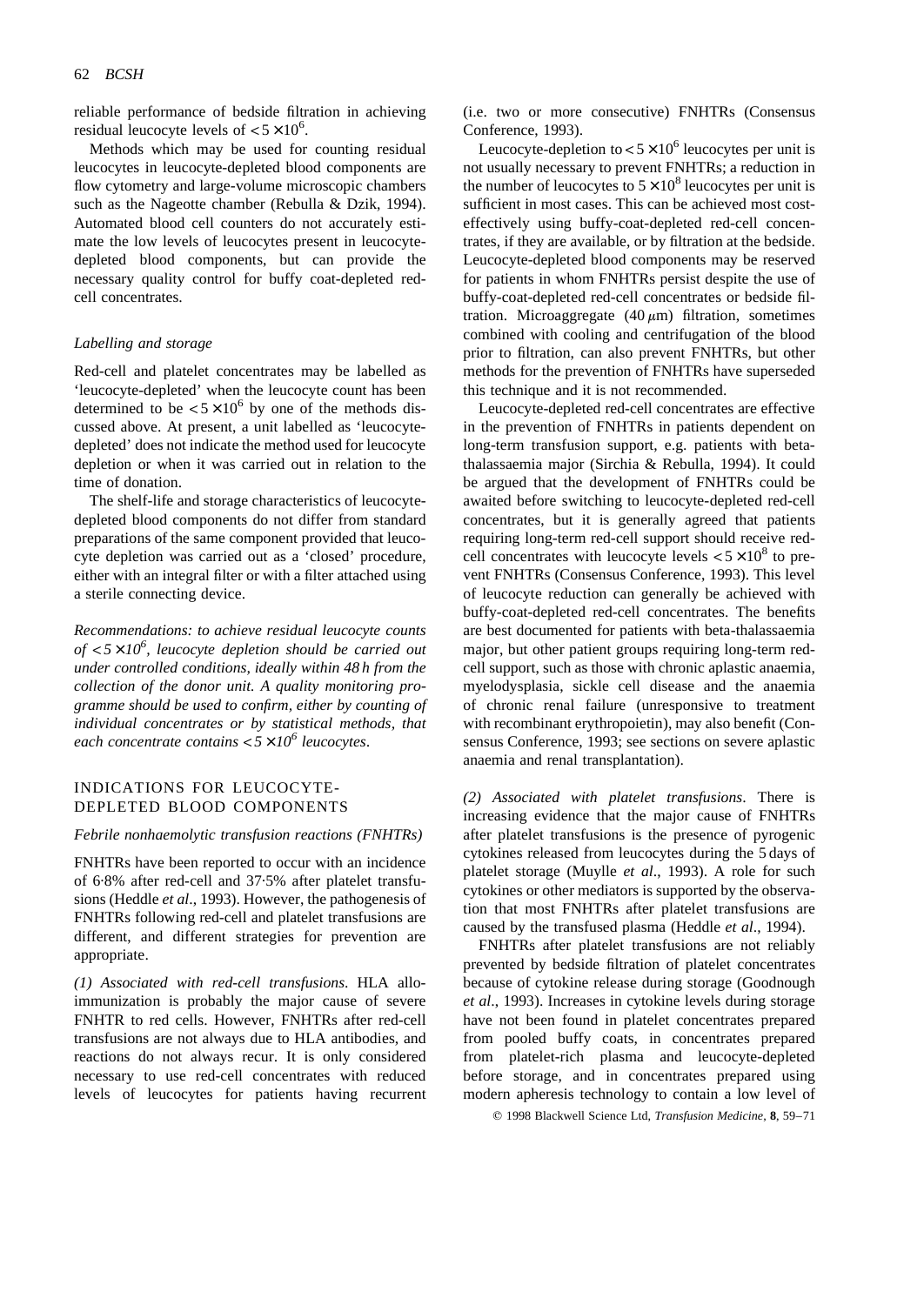leucocytes (Muylle & Peetermans, 1994; Wadhwa *et al*., 1996).

The routine use of pooled platelets derived from buffy coats is associated with a low rate (3·8%) of FNHTRs (Anderson *et al*., 1997). For patients having reactions, despite the use of this product, the transfusion of platelet concentrates leucocyte-depleted prior to storage is recommended.

## *Recommendations*

*1 For the prevention of recurrent FNHTRs after red-cell transfusions, the use of buffy-coat-depleted red-cell concentrates is recommended, if they are available, or bedside filtered red-cell concentrates if they are not.*

*2 For patients who continue to have FNHTRs after redcell transfusions despite the use of buffy-coat-depleted or bedside filtered red-cell concentrates, leucocyte-depletion of red-cell concentrates to* < *5* × *10<sup>6</sup> leucocytes per unit is recommended.*

*3 For patients who are likely to be dependent on longterm red-cell support, the use of buffy-coat-depleted or bedside filtered red-cell concentrates should be considered from the outset of transfusion support for the prevention of FNHTRs.*

*4 The routine use of pooled platelets derived from buffy coats is associated with a low rate of FNHTRs. The use of platelet concentrates leucocyte-depleted prior to storage is recommended for patients with reactions despite the use of such components. Bedside filtration of platelet concentrates is not recommended for the prevention of FNHTRs associated with platelet transfusions.*

## *Platelet refractoriness*

*(1) Definition*. Platelet refractoriness is the repeated failure to obtain satisfactory responses to platelet transfusions. It is a common problem in patients receiving multiple transfusions (Slichter, 1990). Various methods are used to assess responses to prophylactic platelet transfusions (BCSH, 1992). In practice, an increase in the patient's platelet count of less than  $20 \times 10^{9} L^{-1}$  at 20–24 h after the transfusion is often used as a simple measure of a poor response (BCSH, 1992).

*(2) Causes*. Many causes of platelet refractoriness have been described, and they can be subdivided into immune mechanisms, most importantly HLA alloimmunization, and nonimmune platelet consumption associated with clinical factors such as fever and/or septicaemia, bleeding disseminated intravascular coagulation and splenomegaly (Slichter, 1990).

Recent evidence suggests that nonimmune platelet consumption may be the most frequent mechanism of platelet refractoriness (Doughty *et al*., 1994). However, q 1998 Blackwell Science Ltd, *Transfusion Medicine*, **8**, 59–71

immune-mediated platelet destruction remains an important and potentially more readily preventable cause, but it follows from these observations that the prevention of HLA alloimmunization will not eliminate platelet refractoriness.

The precise mechanism of HLA alloimmunization remains uncertain. It was postulated that primary HLA alloimmunization was only initiated by intact cells expressing both HLA class I and class II antigens. Such cells include lymphocytes and antigen-presenting cells. Platelets only express HLA class I antigens, providing the rationale for the use of leucocyte-depleted blood components for the prevention of HLA alloimunization and platelet refractoriness.

*(3) Prevention. (a) Leucocyte-depletion of blood components*. The development of HLA alloimmunization is dependent on the dose of leucocytes transfused with the critical level being about  $5 \times 10^6$  per transfusion (Fisher *et al*., 1985). The risk of HLA alloimmunization has also been shown to be related to the patient's previous history of blood transfusions and pregnancies. A report of patients with bone marrow failure, mostly with haematological malignancies, supported with redcell and platelet concentrates leucocyte-depleted before storage found a very low level of HLA alloimmunization (3%) in patients with a negative history of previous transfusions or pregnancies in comparison to a level of 31% in patients who had been previously transfused or pregnant (Novotny *et al*., 1995).

There is controversy concerning the effectiveness of leucocyte depletion of blood components for the prevention of HLA alloimmunization in patients who may have been sensitized by previous transfusions or pregnancies. In one study, the incidence of HLA immunization in patients with a history of previous pregnancies or transfusions was not reduced by leucocyte depletion of blood components (Sintnicolaas *et al*., 1995). It is possible that in presensitized patients, the threshold for a secondary immune response may be considerably lower than  $5 \times 10^{6}$  leucocytes and only achieved by a much greater degree of leucocyte depletion, but even this may not be sufficient as it is possible that recipient memory B cells may be activated by the HLA class I antigens present on platelets (Claas *et al*., 1981). However, in contrast to the study of Sintnicolaas *et al*. (1995), the Trial to Reduce Alloimmunization to Platelets (TRAP) (Study Group, 1997) found that leucocyte-depletion of blood components resulted in a reduction in HLA alloimmunization in previously pregnant women from 62% to 32%.

Trials comparing leucocyte-depleted against standard blood components for the prevention of HLA alloimmunization and platelet refractoriness have usually enrolled small numbers of patients. Three of the five prospective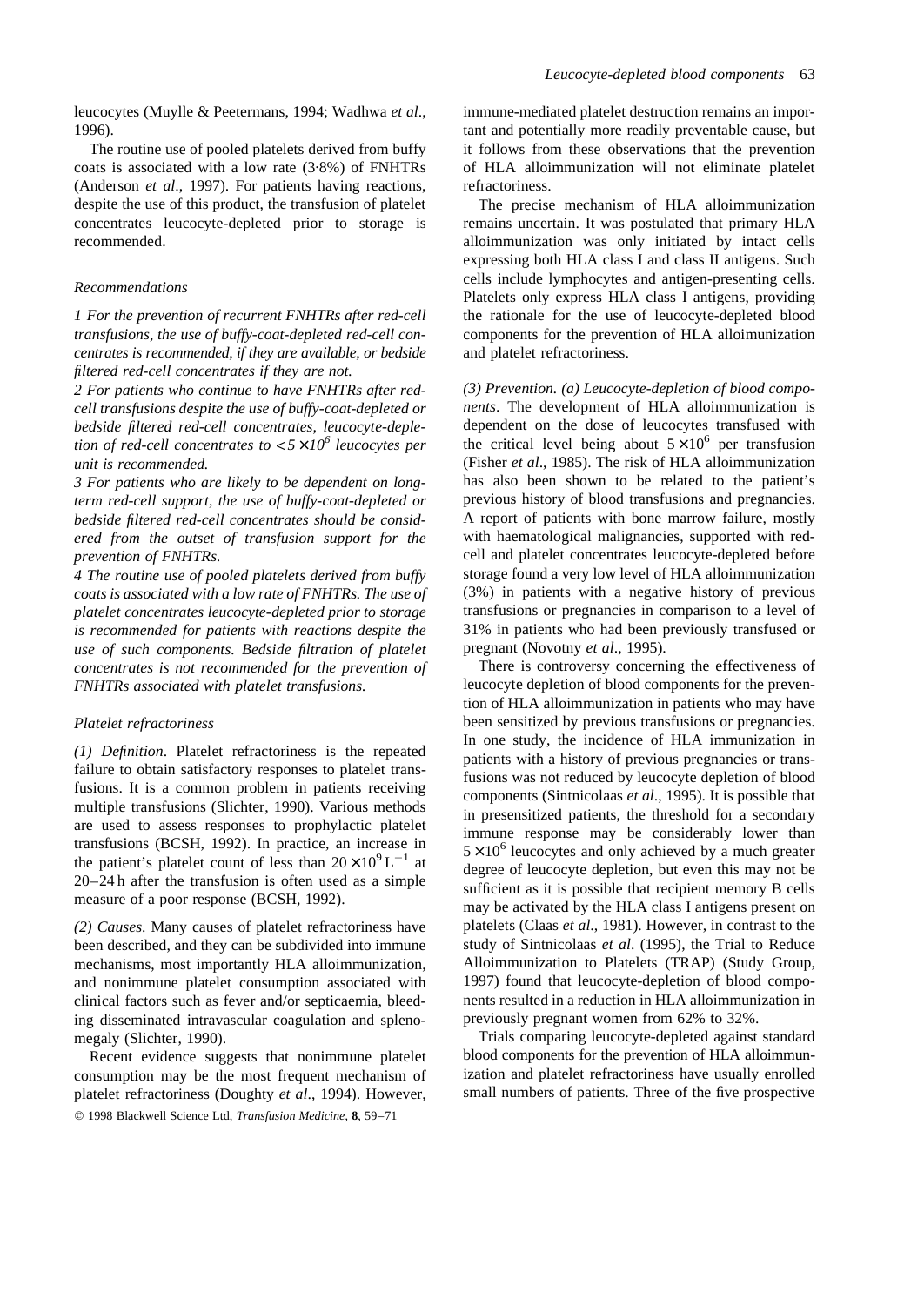randomized controlled studies failed to show a statistically significant reduction in alloimmunization or platelet refractoriness (reviewed by Heddle, 1994). Moreover, these measures are often taken as surrogate markers for presumed clinical benefits, which remain unproven. Further prospective controlled trials are required to compare costs and clinical outcome in patients who receive leucocyte-depleted vs. standard products. Positive outcomes would include reduced morbidity and mortality due to clinical bleeding, reduced use of red-cell and platelet concentrates and fewer patients requiring HLAmatched or crossmatch-compatible platelet transfusions. The main negative factor is the cost of providing leucocyte-depleted blood components.

A retrospective study of patients with acute leukaemia suggested that leucocyte-depletion of blood components had a beneficial effect on haemopoietic recovery after chemotherapy, use of blood components, occurrence of serious infections and relapse-free survival (Oksanen & Elonen, 1993), but these effects have not been found by others (Copplestone *et al*., 1995). A cost-effectiveness analysis suggested that the use of leucocyte-depleted blood components would not increase the cost of transfusion support in patients with acute leukaemia (Balducci *et al*., 1993), but the assumptions on which this conclusion was based were criticized (Perkins, 1993).

These studies emphasize the need for large randomized controlled studies of the benefits of prevention of platelet refractoriness by leucocyte-depletion of blood components and its cost-effectiveness. In the United States, the large multicentre TRAP study (1997) compared the incidence of platelet refractoriness due to HLA alloimmunization in a control group receiving pooled PRP-derived platelet concentrates and three other groups of patients with acute myeloblastic leukaemia, given (1) pooled PRP-derived platelet concentrates irradiated with ultraviolet-B light, (2) leucocyte-depleted pooled PRPderived platelet concentrates and (3) leucocyte-depleted apheresis platelet concentrates during remission induction therapy. The study showed a significant reduction in HLA alloimmunization and platelet refractoriness in the three treatment groups compared to the control group. However, the incidence of major bleeding was < 1% in all groups, and the study failed to demonstrate any clear clinical benefits in the treatment groups.

(*b*) *Irradiation of platelet concentrates with ultraviolet-B light*. Available evidence suggests that inactivation of specialized potent antigen-presenting cells such as dendritic cells by irradiation with ultraviolet-B light may prevent recipient alloimmunization (Pamphilon & Blundell, 1992). In two recent clinical transfusion studies using platelet concentrates irradiated with ultraviolet-B light, alloimmunization was reduced, but the reduction was not statistically significant (Andreu *et al*., 1993; Blundell *et al*., 1996). The TRAP study (1997) demonstrated a significant reduction in HLA alloimmunization and platelet refractoriness compared to the control group but there was no clear clinical benefit.

*Recommendation: there is currently no convincing evidence that routine leucocyte-depletion of blood components produces clinical benefits for patients receiving multiple platelet transfusions, although HLA alloimmunization and platelet refractoriness may be reduced*

# *Prevention of transmission of viral infections by blood transfusion*

*(1) Cytomegalovirus (CMV)*. Transfusion-transmitted CMV infection may cause significant morbidity and mortality in immunocompromised CMV-seronegative patients. The use of blood components from CMVseronegative donors has been the standard method for the prevention of transmission of CMV by blood transfusion (see reviews by Sayers *et al*., 1992; Hillyer *et al*., 1994; Goldman & Delage, 1995). Patients for whom the risk of transfusion-transmitted CMV infection is well established include CMV-seronegative pregnant women, premature infants  $(<1.2 \text{ kg})$  born to CMVseronegative women, CMV-seronegative recipients of allogeneic bone marrow transplants from CMV-seronegative donors and CMV-seronegative patients with the acquired immunodeficiency syndrome (Sayers *et al*., 1992).

The use of CMV-seronegative blood components has been shown to reduce the incidence of CMV infection in at-risk groups to a level of about 1–3%, but transfusiontransmitted CMV infection is not completely prevented (Hillyer *et al*., 1994; Goldman & Delage, 1995). This incomplete prevention of transmission of CMV may be due to the occasional failure to detect low-level antibodies, the loss of antibodies in previously infected donors and the transfusion of components prepared from recently infected donors.

CMV is transmitted by leucocytes, and there has been interest in the potential for leucocyte-depletion of blood components to prevent CMV transmission. A number of studies found that leucocyte-depletion of blood components was successful in preventing transfusion-transmitted CMV infection in neonates, acute leukaemia and bone marrow transplant patients (Hillyer *et al*., 1994; Goldman & Delage, 1995). Furthermore, a recent prospective randomized study found that leucocyte-depletion using bedside filtration was as effective as the use of CMVseronegative blood components in bone marrow transplant patients (Bowden *et al*., 1995). However, in view of concerns about the quality control of leucocyte-depletion carried out by bedside filtration, blood components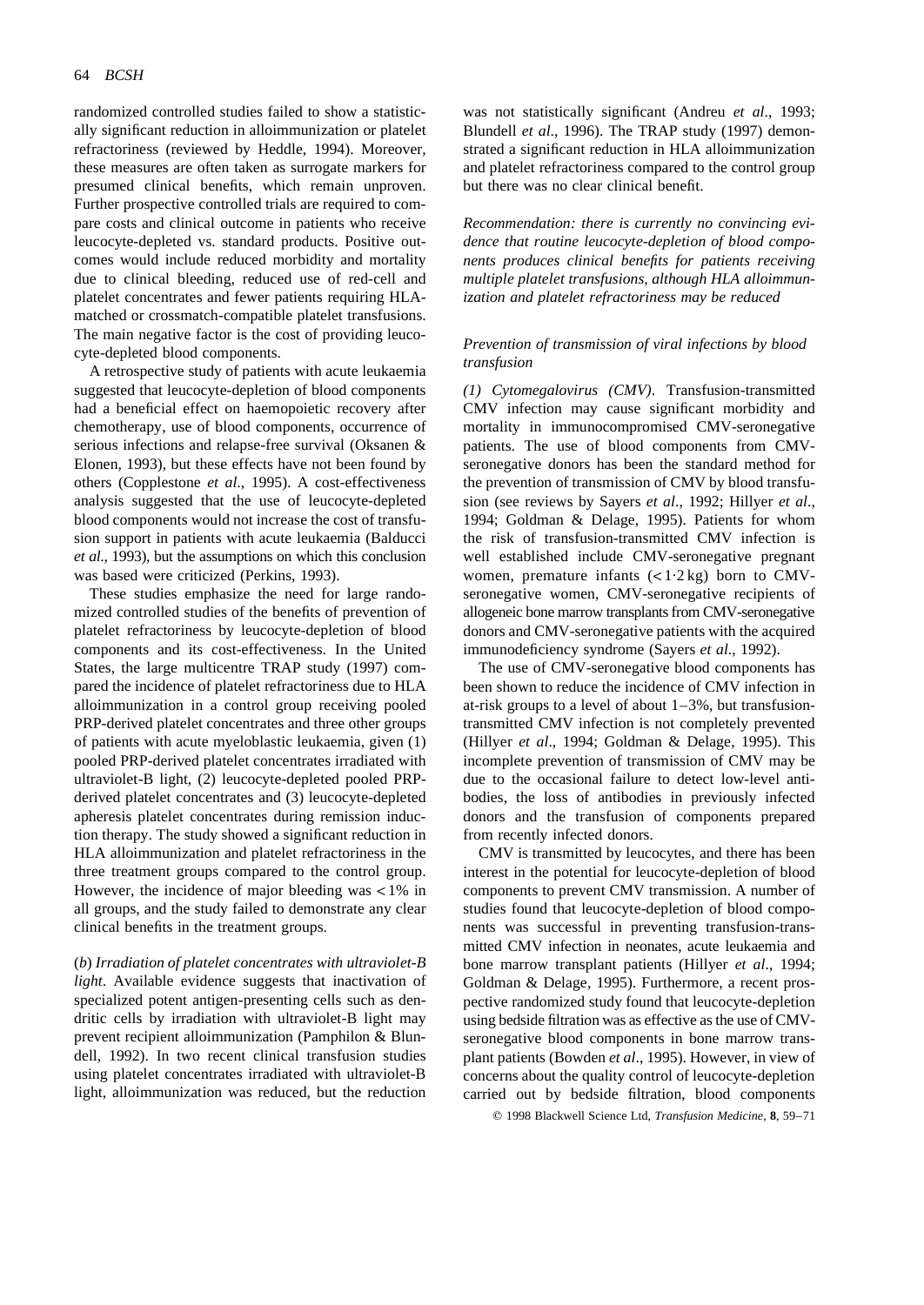leucocyte-depleted under controlled, validated conditions are to be recommended in preference to bedside filtration as a substitute for CMV-seronegative blood components.

*Recommendations: leucocyte-depletion of blood components is an effective alternative to the use of CMVseronegative blood components for the prevention of transfusion-transmitted CMV infection to at-risk patients. Whether leucocyte-depleted or CMV-seronegative blood components are used in individual patients depends on factors such as the cost and availability of each type of blood component, and whether leucocyte-depleted blood components will be used anyway to prevent another complication of blood transfusion*

*(2) Human T-cell leukaemia/lymphoma virus type I and type II (HTLV-I and -II)*. HTLV-I and -II target T lymphocytes, and are solely transmitted by cellular blood components (reviewed by Sandler *et al*., 1991). The minimum infective dose of lymphocytes is unknown, but there are epidemiological and experimental data to suggest that it might be very low. There is no clinical or laboratory evidence that leucocyte-depletion of blood components to currently achievable levels will significantly protect against HTLV infection.

*(3) Other viral infections*. Leucocyte-depletion of blood components is not an option for preventing transmission of viruses present in plasma, including HIV 1 and 2, hepatitis B and C and parvovirus B19.

#### *Immunomodulation*

Ever since observations were made of the favourable effect of transfusion on survival of subsequent renal allografts, the basis of transfusion-induced immunomodulation has been the subject of debate. Many investigators have attempted to examine the influence of transfusion on putative clinical effects of immunomodulation, such as post-operative infection and tumour recurrence, but the findings have been conflicting. It has often been assumed that allogeneic leucocytes are required for this effect, but there are very few studies in which leucocyte-depleted blood has been formally compared with standard components.

*(1) Post-operative infection*. In a study of colorectal cancer patients, the post-operative infection rate was increased in patients receiving whole blood transfusions compared to nontransfused patients, but patients receiving leucocyte-depleted red-cell concentrates had the same incidence of infection as nontransfused patients (Jensen *et al*., 1992). However, there were conflicting results from two randomized studies comparing post-operative infection rates in patients receiving leucocyte-depleted or q 1998 Blackwell Science Ltd, *Transfusion Medicine*, **8**, 59–71

buffy-coat-depleted red-cell concentrates; one study found no difference (Houbiers *et al*., 1994) and one found a significantly lower incidence in the patients receiving leucocyte-depleted blood (Jensen *et al.*, 1996).

A recent analysis of trials in this area, albeit before publication of the study by Jensen *et al*. (1996), concluded that any transfusion effect on infection was small, and that leucocyte-depletion did not confer any convincing benefit over other components (Vamvakas, 1996). Further analysis, including the study of Jensen *et al*. (1996), agreed that no definite conclusion could be made at the present time (Blajchman, 1997).

*(2) Cancer recurrence*. Retrospective observational studies of cancer patients are conflicting as to whether tumour-free survival is influenced by transfusion, with almost equal numbers for and against the hypothesis (Vamvakas & Moore, 1993). There was no difference in tumour-free survival when leucocyte-depleted and buffycoat-depleted red-cell concentrates were compared in patients with colonic cancer (Houbiers *et al*., 1994).

In acute myeloblastic leukaemia, an improved relapsefree survival was found in one study of patients receiving leucocyte-depleted blood components (Oksanen & Elonen, 1993), but other studies have not demonstrated such a beneficial effect (Copplestone *et al*., 1995).

*Recommendation: there is insufficient evidence to recommend the routine use of leucocyte-depleted blood components for surgical patients for the prevention of either post-operative infection or tumour recurrence*

#### *Reactivation of latent viral infections*

*(1) CMV*. Herpes viruses such as CMV cause latent infection and may become reactivated after an immunological stimulus such as transfusion or co-culture with allogeneic cells (Olding *et al*., 1975). This may be relevant in pregnancy where blood transfusion might reactivate maternal CMV infection which could be transmitted to the fetus with potentially serious clinical sequelae (Sayers *et al*., 1992).

In addition to the use of CMV-seronegative or leucocyte-depleted blood components to prevent transmission of CMV to CMV-seronegative pregnant women (see section on prevention of CMV transmission), it could be argued that CMV-seropositive pregnant women should receive leucocyte-depleted blood components to prevent reactivation of latent CMV infection although there are no published data suggesting that reactivation of CMV infection due to allogeneic transfusion is a major problem. One possible way of combining these two recommendations would be to use leucocyte-depleted blood components for all transfusions to women during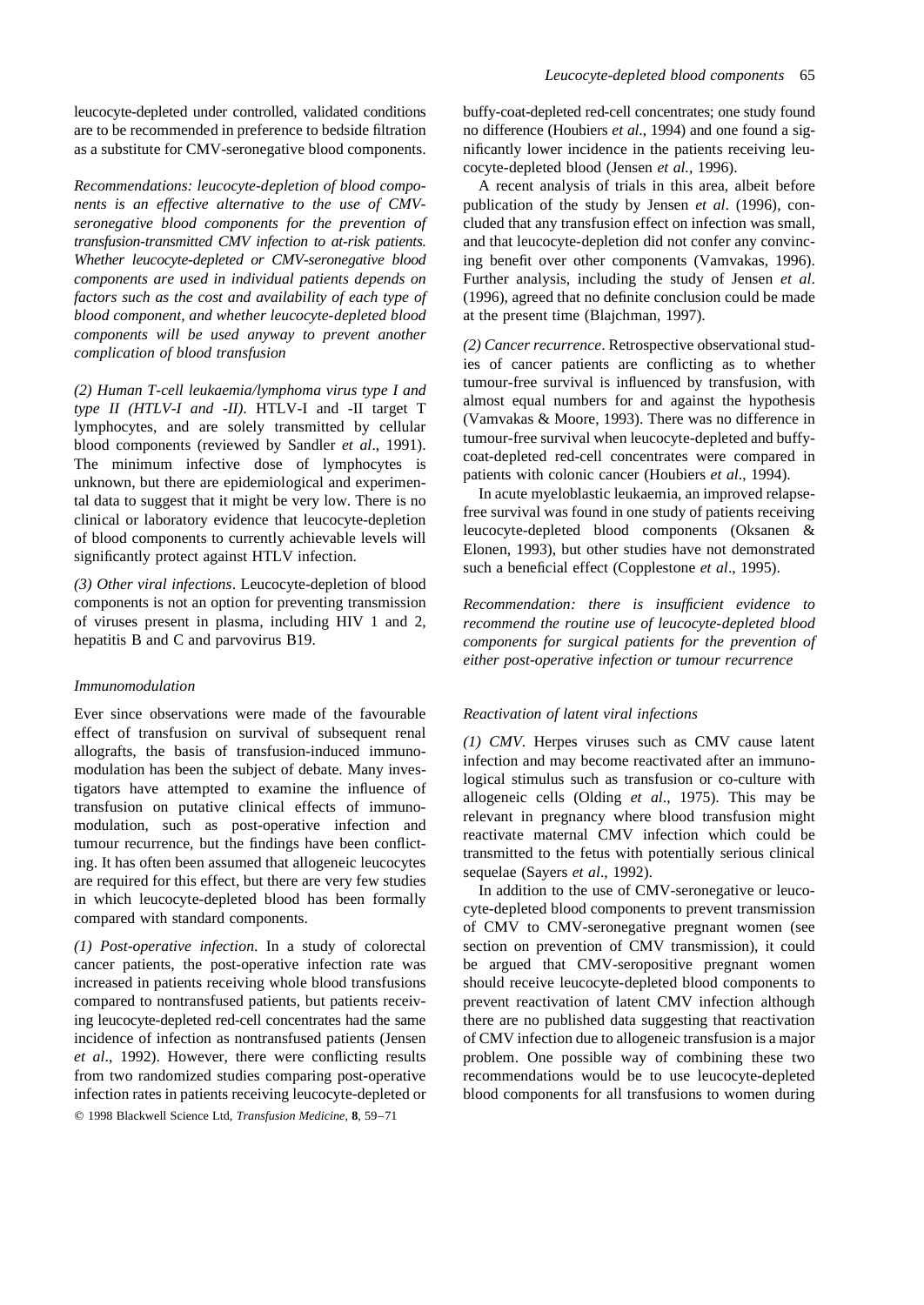pregnancy, and this would standardize transfusion practice for all women during pregnancy. An alternative standard approach, which is less expensive, is the use of CMV-seronegative blood components for all transfusions to pregnant women, both CMV-seronegative and CMV-seropositive.

*Recommendation: leucocyte-depleted blood components may be used as an alternative to CMV-seronegative blood components to prevent transfusion-transmitted CMV infection to CMV-seronegative women during pregnancy. To standardize transfusion practice for all pregnant women, consideration could be given to the use of leucocyte-depleted blood components or CMVseronegative blood components for all transfusions in pregnancy*

*(2) HIV*. Increased HIV secretion may be induced in HIV-infected cells *in vitro* by allogeneic leucocytes but not red cells, platelets and plasma (Busch *et al*., 1992). Two retrospective studies provided evidence that transfused patients with HIV infection have a worse outcome than nontransfused patients (Vamvakas & Kaplan, 1993; Sloand *et al*., 1994). While some centres already use leucocyte-depleted blood components to avoid any possible additive immunosuppressive effect of transfusion in patients with HIV infection, further evidence from prospective studies is needed before a definite recommendation can be made. A multicentre randomized trial of standard and leucocyte-depleted blood components in HIV-infected patients is in progress in the United States – The Viral Activation Transfusion Study (VATS) (Busch *et al*., 1996).

*Recommendation: in patients with HIV infection, there is insufficient evidence to recommend the use of leucocytedepleted blood components for the prevention of the reactivation of CMV infection or the progression of HIV infection.*

# *Avoidance of sensitization to transplantation antigens in potential transplant recipients*

Sensitization to transplantation antigens by preceding blood transfusions has been shown to have an adverse effect in patients with aplastic anaemia undergoing bone marrow transplantation and in renal transplant patients. Sensitization to transplantation antigens can potentially be prevented by leucocyte-depletion of pretransplant transfusions, and this issue will be discussed in the following section on the use of leucocyte-depleted blood components in specific patient groups.

# *Use of leucocyte-depleted blood components in some specific patient groups not already considered*

*(1) Severe aplastic anaemia*. Preceding blood transfusions have been found found to increase the risk of graft rejection in patients with aplastic anaemia (Anasetti *et al*., 1986). This led to the practice of avoiding pretransplant transfusions, particularly from the marrow donor and other family members. Studies in an animal model showed that leucocyte depletion of pretransplant transfusions significantly reduced the incidence of graft rejection Storb *et al*., 1979), although these results have not been confirmed in human studies.

*Recommendation: patients with severe aplastic anaemia who are potential haemopoietic cell transplant recipients should receive leucocyte-depleted blood components from the beginning of transfusion support to minimize the risk of graft rejection.*

(2) *Haemopoietic cell transplantation for patients with haematological malignancies*. Graft rejection following haemopoietic cell transplantation is less of a problem in patients with haematological malignancies compared with those with aplastic anaemia. There is no evidence that prevention of sensitization to transplantation antigens is important in patients with acute leukaemia who are potential recipients of allogeneic transplants, although it has been recommended that family member transfusions are avoided (Slichter, 1988).

*Recommendation: leucocyte-depleted blood components are not indicated for patients undergoing transplantation for haematological malignancies, other than as a substitute for CMV-seronegative blood components for patients who are CMV-seronegative and who are potential recipients of an allogeneic transplant*

*(3) Haemoglobinopathies*. Patients with beta-thalassaemia major and patients with sickle cell anaemia requiring long-term transfusion support should receive leucocytedepleted blood components to prevent FNHTRs (see section on FNHTRs). A recent study found allograft rejection in 4/22 patients undergoing bone marrow transplantation for sickle cell disease (Walters *et al*., 1996). This high level of graft rejection could be due to transfusion-induced alloimmunization, which could potentially be prevented by leucocyte depletion of pretransplant transfusions as in aplastic anaemia.

*Recommendation: buffy-coat-depleted or bedside filtered red-cell concentrates are recommended for the prevention of FNHTRs in patients with haemoglobinopathies requiring long-term transfusion support. Consideration*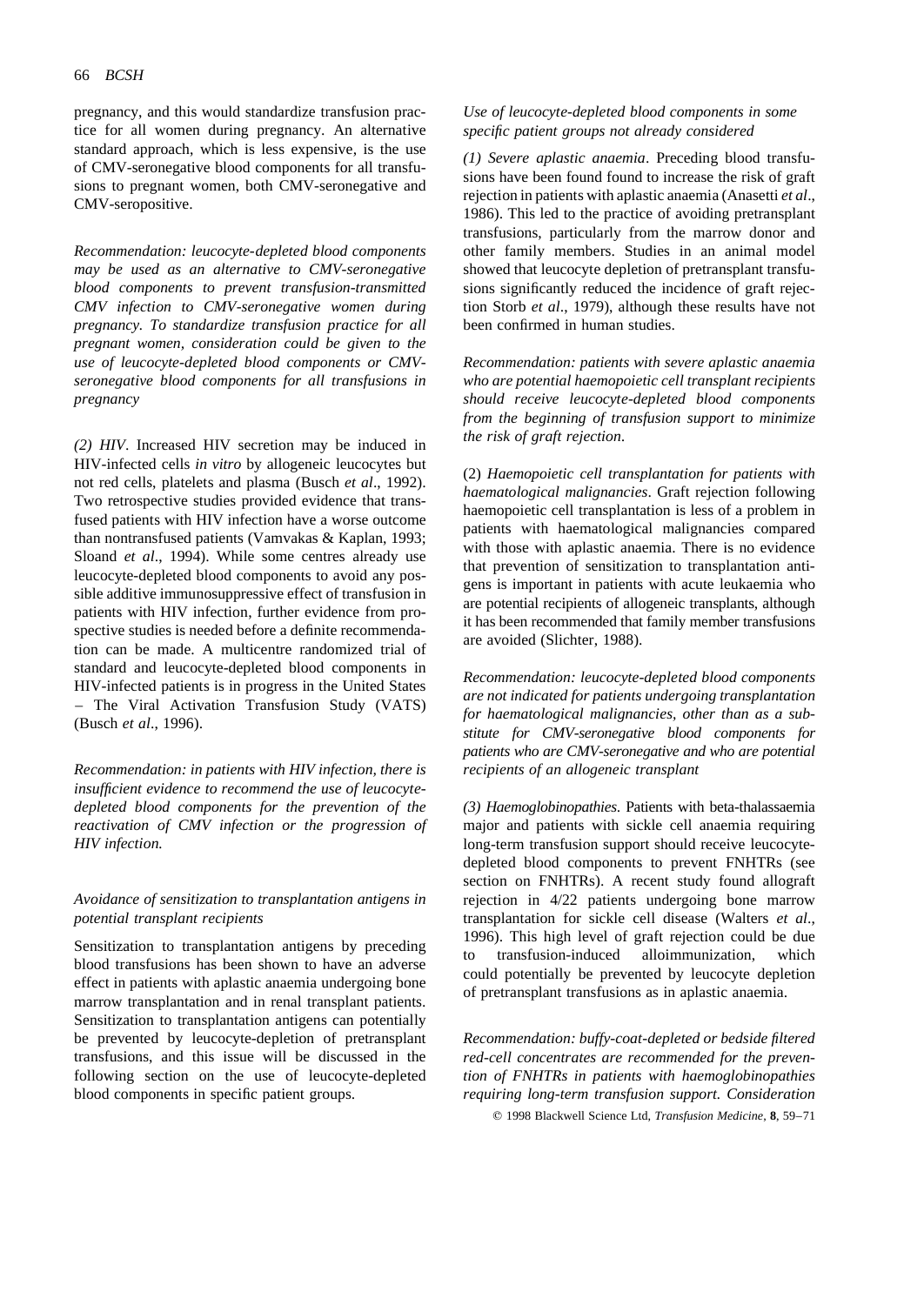*could be given to the use of leucocyte-depleted blood components for patients with sickle cell disease or betathalassaemia major who are potential candidates for haemopoietic cell transplantation to reduce the risk of graft rejection*

*(4) Solid organ transplant recipients. (a) Kidney transplants*. A number of factors affect graft survival, including the underlying renal disease, the age, sex and race of the patient, the immunosuppressive drug regimen employed, the degree of HLA mismatching and the use of pretransplant blood transfusions (Blajchman & Singal, 1989). Opelz *et al*. (1973) reported that graft survival was better in transfused patients irrespective of matching for HLA-A, B or DR antigens. The mechanism of the 'transfusion effect' was poorly understood, but seemed to be due to transfused leucocytes.

The transfusion effect became less apparent following the introduction of cyclosporin for post-graft immunosuppression and improved patient management in the 1980s, although multicentre studies continue to show that transfused patients have a better outcome than nontransfused patients (Opelz *et al*., 1997). However, many centres have switched their attention to the prevention of HLA alloimmunization caused by pretransplant transfusions, by using recombinant erythropoietin to avoid the need for transfusions and by the use of leucocyte-depleted blood components if transfusions are necessary. One attempt to preserve the immunosuppressive effect of transfusion without causing alloimmunization has involved careful selection of the donor of the transfused blood so that there is a common HLA haplotype or shared HLA-DR and HLA-B antigens (Lagaaij *et al*., 1989; van Twuyver *et al.*, 1990).

*Recommendation: pretransplant blood transfusion may confer some benefit to renal transplant recipients, although some patients will become alloimmunized leading to difficulties in the selection of donor kidneys. Consideration should be given to the leucocyte-depletion of transfusions to renal transplant patients to prevent HLA alloimmunization unless they are part of a deliberate pretransplant immunosuppression protocol. The additional advantage of the routine use of leucocyte-depleted blood components is that there is no need to provide CMV-seronegative blood components for CMV-seronegative patients whose kidney donors are also CMV-seronegative.*

*(b) Liver transplants*. Unlike allogeneic haemopoietic cell or renal transplantation, liver transplantation does not appear to require HLA matching or lymphocyte cross-matching before transplantation (Nusbacher, 1991), q 1998 Blackwell Science Ltd, *Transfusion Medicine*, **8**, 59–71

although there have been recent reports of a poorer outcome with positive lymphocyte cross-matches (Takaya *et al*., 1992; Katz *et al*., 1994).

*Recommendation: leucocyte-depleted blood components are not indicated, apart from as a substitute for CMVseronegative blood components for CMV-seronegative patients whose donors are also CMV-seronegative*

*(c) Heart transplants*. Graft survival is significantly influenced by HLA compatibility (Opelz & Wujciak, 1994). Evidence is increasing in support of prospective HLA matching, including lymphocyte cross-matching in sensitized patients, in order to select well-matched recipients for cardiac transplantation (Morris, 1994). There is no information about the possible benefit of preventing HLA alloimmunization by leucocytedepletion of pretransplant transfusions.

*Recommendation: leucocyte-depleted blood components are not indicated, apart from as a substitute for CMVseronegative blood components for CMV-seronegative patients whose donors are also CMV-seronegative*

*(5) Fetal/neonatal transfusions*. Fetal/neonatal transfusions often consist of relatively fresh blood containing viable leucocytes. There is consequently a high risk of transmission of leucocyte-associated viruses such as CMV, which was considered in the BCSH recommendations on the transfusion of infants and neonates (BCSH, 1994). There is also a theoretical risk of immunosuppression, for which the fetus/neonate may be at particular risk because of physiological immune incompetence, and HLA alloimmunization, which can occur in multiply transfused infants. The presence of fresh, viable lymphocytes may cause transfusion-associated graft-vs.-host disease (TA-GvHD), which can be prevented by gamma-irradiation of blood components according to BCSH recommendations (BCSH, 1996).

Intrauterine transfusion of cellular blood components was included in the recommended indications for leucocyte-depletion of blood components (Consensus Conference, 1993) on the grounds of the potential long-term benefits and the limited costs of such a recommendation. The same approach could be taken for transfusions of both red-cell and platelet concentrates to neonates. While it could be argued that definitive proof benefit should be awaited in the perinatal group of patients, the potential to avoid theoretical long-term sequelae already exists without a great increase in costs. Another Working Party recommended that leucocyte-depleted blood components should be used for infants below 3 months of age (Danish Society of Clinical Immunology, 1996), and the Department of Health has recently recommended that all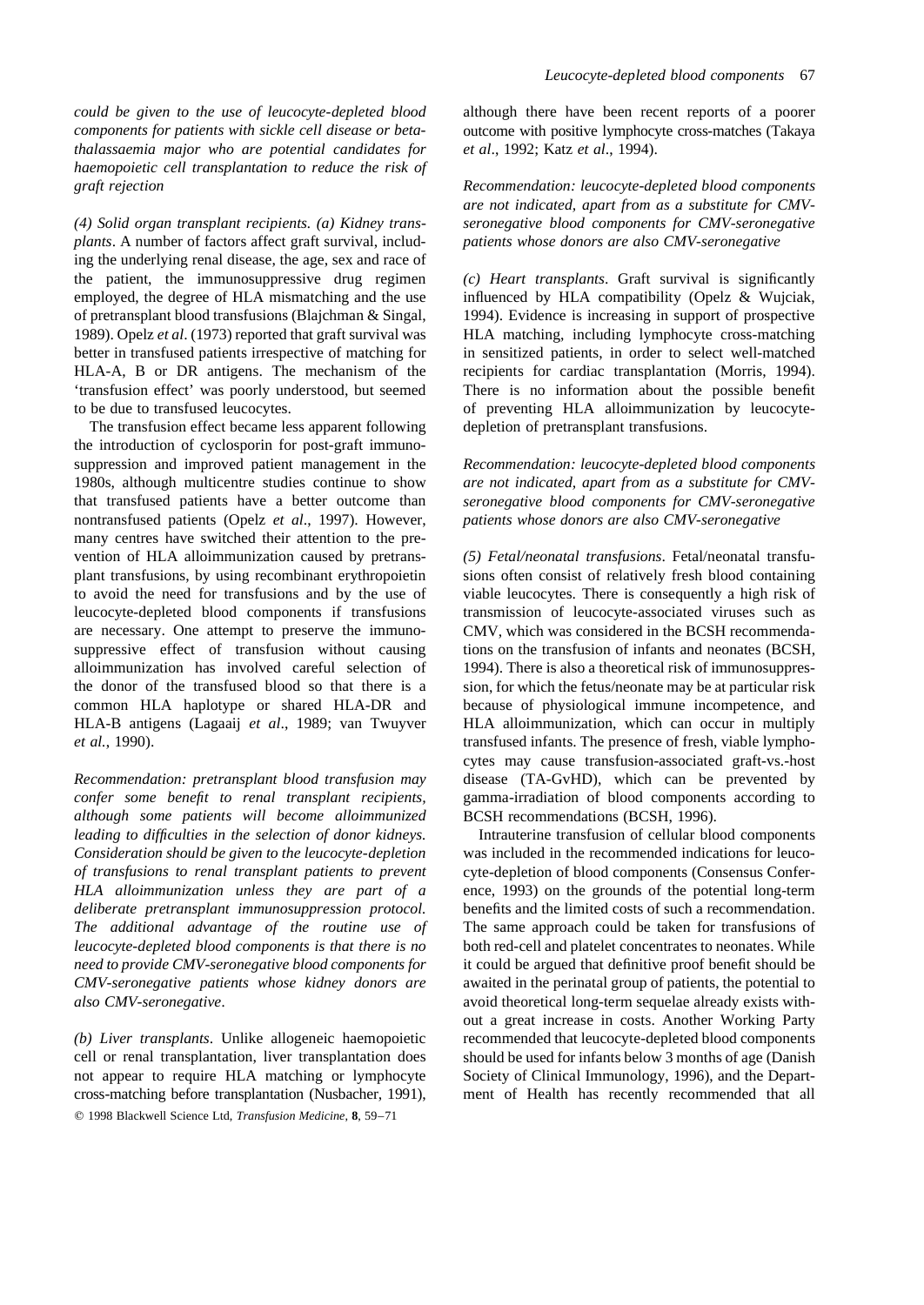transfusions to neonates and infants under 1 year of age should be leucocyte-depleted.

*Recommendations: leucocyte-depleted blood components should be used for intrauterine transfusions and for all transfusions to infants below 1 year of age*

## *Nonindications for leucocyte-depleted blood components*

**1** A significant number of recipients of blood components receive a limited number of transfusions over a short period of time. These recipients include a large proportion of surgical patients, as well as medical and other groups of patients. Leucocyte-depletion of blood components is not appropriate in these recipients unless there is an additional acceptable indication discussed in one of the previous sections in this guideline.

**2** Prevention of TA-GvHD is not an indication for leucocyte-depleted blood components. Gamma-irradiation of blood components is the standard method for avoiding TA-GvHD (BCSH, 1996).

**3** Transfusion-related acute lung injury (TRALI) is a rare complication of blood transfusion, in which the patient has a severe reaction characterized by chills, fever, cough and dyspnoea (Popovsky *et al*., 1992). The chest X-ray shows perihilar and lower lobe nodular shadowing. It is believed to be due to preformed leucocyte antibodies in the plasma of the donors, most of whom are multiparous. Leucocyte depletion of blood components would not be expected to prevent TRALI. **4** Fresh frozen plasma, cryoprecipitate and blood products prepared from pooled plasma are prepared to ensure minimum cellular contamination and are virtually free of cellular material. There is no indication to

# REFERENCES

Anasetti, C., Doney, K.C., Storb, R., Meyers, J.D., Farewell, V.T., Buckner, C.D., Appelbaum, F.R., Sullivan, K.M., Clift, R.A., Deeg, H.J., Fefer, A., Martin, P.J., Singer, J.W., Sanders, J.E., Stewart, P.S., Witherspoon, R.P. & Thomas, E.D. (1986) Marrow transplantation for severe aplastic anaemia: longterm outcome in fifty 'untransfused' patients. *Annals of Internal Medicine*, **104,** 461–466.

leucocyte-deplete these blood components and products.

Anderson, N.A., Gray, S., Copplestone, J.A., Chan, D.C., Hamon, M., Prentice, A.G., Johnson, S.A.N., Phillips, M., van Waeg, G., Oakhill, A., Abeyasekera, S. & Pamphilon, D. (1997) A prospective randomized study of three types of platelet concentrates in patients with haematological malignancy: corrected platelet count increments and frequency of nonhaemolytic transfusion reactions. *Transfusion Medicine*, **6,** 33–39.

Andreu, G., Norol, F., Schooneman, F., Coffe, C., Pouthier, F.,

Soulier, J., Traineau, R. & Klaren, J. (1993) Prevention of HLA alloimmunisation using UV-B irradiated platelet concentrates (PC): results of a prospective randomised clinical trial. *Transfusion*, **33** (Suppl.)**,** 73S.

- Balducci, L., Benson, K., Lyman, G.H., Sanderson, R., Fields, K., Ballester, O.F. & Elfenbein, G.J. (1993) Cost-effectiveness of white cell-reduction filters in treatment of adult acute myelogenous leukemia. *Transfusion*, **33,** 665–670.
- BCSH. (1992) Guidelines for platelet transfusions. *Transfusion Medicine*, **2,** 311–318.
- BCSH. (1994) Guidelines for administration of blood products: transfusion of infants and neonates. *Transfusion Medicine*, **4,** 63–69.
- BCSH. (1996) Guidelines on gamma irradiation of blood components for the prevention of transfusion-associated graft-versus-host disease. *Transfusion Medicine*, **6,** 261–271.
- Blajchman, M.A. (1997) Allogeneic blood transfusions, immunomodulation, and post-operative bacterial infection: Do we have the answers yet? *Transfusion*, **37,** 121–125.
- Blajchman, M.A., Bardossy, L., Carmen, R.A., Goldman, M., Heddle, N.M. & Singal, D.P. (1992) An animal model of allogeneic donor platelet refractoriness: the effect of time of leukocyte depletion. *Blood*, **79,** 1371–1375.
- Blajchman, M.A. & Singal, D.P. (1989) The role of red blood cell antigens, histocompatibility antigens, and blood transfusions on renal allograft survival. *Transfusion Medicine Reviews*, **3,** 171–179.
- Blundell, E.L., Pamphilon, D.H., Fraser, I.D., Menitove, J.E., Greenwalt, T.J., Snyder, E.L., Reppucci, A.J., Hedberg, S.L., Anderson, J.K., Buchholz, D.H., Kagen, L.R. & Aster, R.H. (1996) A prospective, randomized study of the use of platelet concentrates irradiated with ultraviolet-B light in patients with haematologic malignancy. *Transfusion*, **36,** 296–302.
- Bordin, J.O., Heddle, N.M. & Blajchman, M.A. (1994) Biologic effects of leukocytes present in transfused cellular blood products. *Blood*, **84,** 1703–1721.
- Bowden, R.A., Slichter, S.J., Sayers, M., Weisdorf, D., Cays, M., Schoch, G., Banaji, M., Haake, R., Welk, K., Fisher, L., McCullough, J. & Miller, W. (1995) A comparison of filtered leucokyte-reduced and cytomegalovirus negative blood products for the prevention of transfusion-associated CMV infection after marrow transplant. *Blood*, **86,** 3598–3603.
- Busch, M.P., Collier, A., Gernscheimer, T., Carrington, J.D., Flanigan, T.P., Kashkari, M., Kennedy, M., Kumar, P.N., Lane, T.A., Mellors, J.W., Mohandas, K., Pollard, R.B., Viele, M., Yomtovian, R., Holland, P.V., McCurdy, P.R. & the VATS group. (1996) The Viral Activation Transfusion Study (VATS): rationale, objectives, and design overview. *Transfusion*, **36,** 854–859.
- Busch, M.P., Lee, T.-H. & Heitman, J. (1992) Allogeneic leukocytes but not therapeutic blood elements induce reactivation and dissemination of latent human immunodeficiency virus type 1 infection: implications for transfusion support of infection patients. *Blood*, **80,** 2128–2135.
- Claas, F.H.J., Smeenk, R.J.T., Schmidt, R., van Steenbrugge, J.G. & Eernisse, J.G. (1981) Alloimmunization against the MHC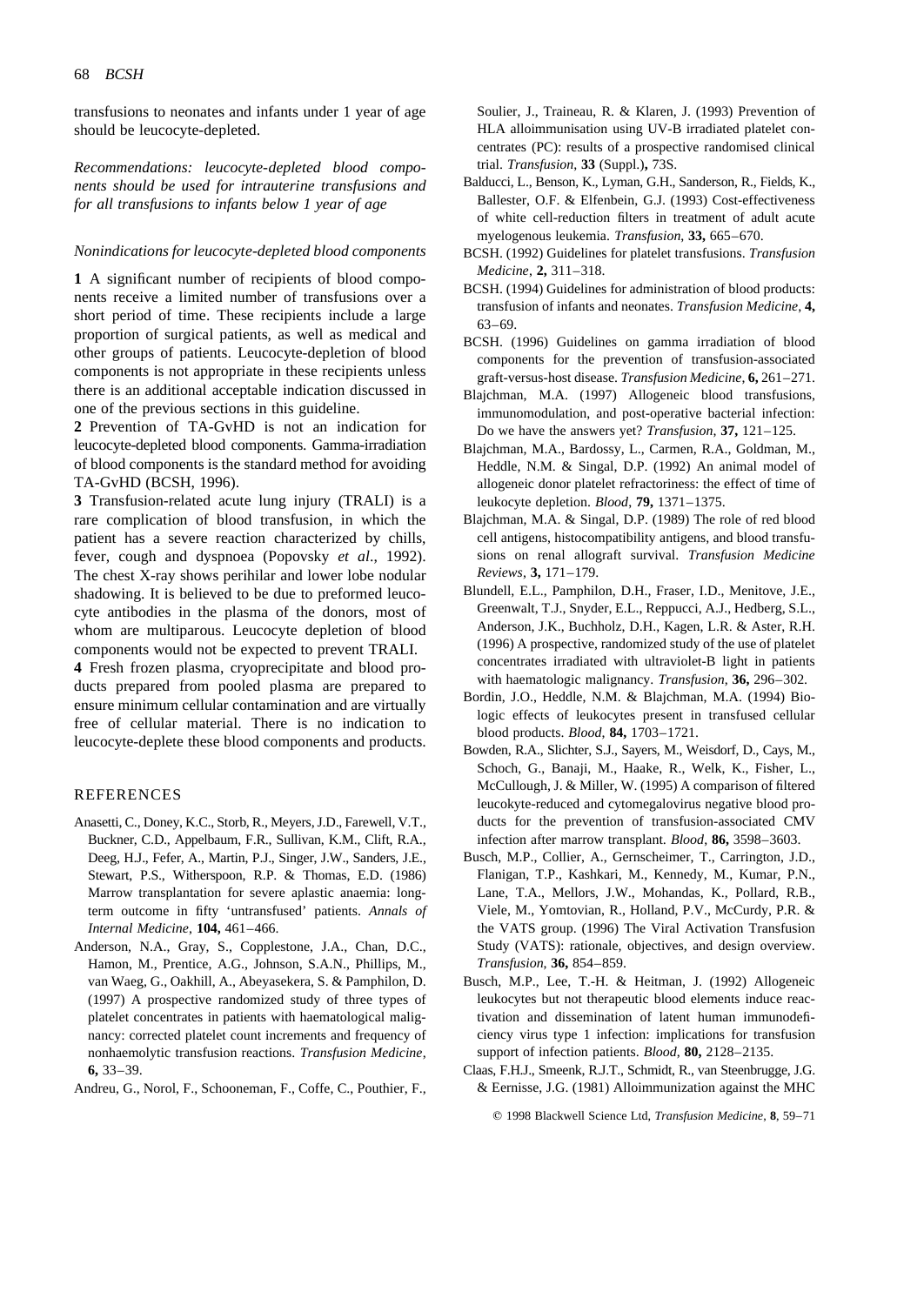antigens after platelet transfusions is due to contaminating leucocytes in the platelet suspension. *Experimental Haematology*, **9,** 84–89.

- Consensus Conference. (1993) *Leucocyte Depletion of Blood and Blood Components*. Royal College of Physicians, **Edinburgh**
- Copplestone, J.A., Williamson, P., Norfolk, D.R., Morgenstern, G.R., Wimperis, J.Z. & Williamson, L.M. (1995) Wider benefits of leukodepletion of blood products. *Blood*, **86,** 409–410.
- Danish Society of Clinical Immunology. (1996) Danish recommendations for the transfusion of leukocyte-depleted blood components. *Vox Sanguinis*, **70,** 185–186.
- Doughty, H.A., Murphy, M.F., Metcalfe, P., Rohatiner, A.Z.S., Lister, T.A. & Waters, A.H. (1994) Relative importance of immune and non-immune causes of platelet refractoriness. *Vox Sanguinis*, **66,** 200–205.
- Dumont, L., Dzik, W.H., Rebulla, P., Brandwein, H. & the members of the BEST Working Party of the ISBT. (1996) Practical guidelines for process validation and process control of white cell-reduced blood components: report of the Biomedical Excellence for Safer Transfusion (BEST) Working Party of the International Society of Blood Transfusion. *Transfusion*, **36,** 11–20.
- Dzik, S. (1993) Leukodepletion blood filters: filter design and mechanisms of leukocyte removal. *Transfusion Medicine Reviews*, **7,** 65–77.
- Fisher, M., Chapman, J.K., Ting, A. & Morris, P.J. (1985) Alloimmunisation to HLA antigens following transfusion with leucocyte-poor and purified platelet suspensions. *Vox Sanguinis*, **49,** 331–335.
- Goldman, M. & Delage, G. (1995) The role of leukodepletion in the control of transfusion-transmitted disease. *Transfusion Medicine Reviews*, **9,** 9–19.
- Goodnough, L.T., Riddell, J., Lazarus, H., Chafel, T.L., Prince, G., Hendrix, D. & Yomtovian, R. (1993) Prevalence of platelet transfusion reactions before and after implementation of leukocyte-depleted platelet concentrates by filtration. *Vox Sanguinis*, **65,** 103–107.
- Heddle, N.M. (1994) The efficacy of leukodepletion to improve platelet transfusion response: a critical appraisal of clinical studies. *Transfusion Medicine Reviews*, **8,** 15–29.
- Heddle, N.M., Klama, L.N., Griffith, L., Roberts, R., Shukla, G. & Kelton, J.G. (1993) A prospective study to identify the risk factors associated with acute reactions to platelet and red cell transfusions. *Transfusion*, **33,** 794–797.
- Heddle, N.M., Klama, L., Singer, J., Richards, C., Fedak, P., Walker, I. & Kelton, J.G. (1994) The role of plasma from platelet concentrates in transfusion reactions. *New England Journal of Medicine*, **331,** 625–628.
- Hillyer, C.D., Emmens, R.K., Zago-Novaretti, M. & Berkman, E.M. (1994) Methods for the reduction of transfusion-transmitted cytomegalovirus infection: filtration versus the use of seronegative donor units. *Transfusion*, **34,** 929–934.
- Houbiers, J.G., Brand, A., van de Watering, L.M.G., Hermans, J.,
- q 1998 Blackwell Science Ltd, *Transfusion Medicine*, **8**, 59–71

Verwey, P.J.M., Binjen, A.B., Pahlplatz, P., Eeftinck Schattenkerk, M., Wobbes, Th., de Vries, J.E., Klementschitsch, P., van de Maas, A.H.M. & de Velde, C.J.H. (1994) Randomised controlled trial comparing transfusion of leucocyte-depleted or buffy-coat-depleted blood in surgery for colorectal cancer. *Lancet*, **344,** 573–578.

- Jensen, L.S., Andersen, A.J., Christiansen, P.M., Hokland, P., Juhl, C.O., Madsen, G., Mortensen, J., Moller-Nielsen, C., Hanberg-Sorensen, F. & Hokland, M. (1992) Postoperative infection and natural killer function following blood transfusion in patients undergoing elective colorectal surgery. *British Journal of Surgery*, **79,** 513–516.
- Jensen, L.S., Kissmeyer-Nielsen, P., Wolff, B. & Qvist, N. (1996) Randomised comparison of leucocyte-depleted versus buffy-coat-poor blood transfusion after colorectal surgery. *Lancet*, **348,** 841–845.
- Katz, S.M., Kimball, P.M., Ozaki, C., Monsour, H., Clark, J., Cavazos, D., Kahan, B.D., Wood, R.P. & Kerman, R.H. (1994) Positive pre-transplant crossmatches predict early graft loss in liver allograft recipients. *Transplantation*, **57,** 616–620.
- Lagaaij, E.L., Hennemann, P.H., Ruigrok, M., de Haan, M.W., Persijn, G.G., Termijtelen, A., Hendriks, G.F.J., Weimar, W. & van Rood, J.J. (1989) Effect of one HLA-DR antigenmatched and completely HLA-DR mismatched blood transfusions on survival of heart and kidney allografts. *New England Journal of Medicine*, **321,** 701–705.
- Morris, P.J. (1994) HLA matching and cardiac transplantation. *New England Journal of Medicine*, **330,** 857–858.
- Muylle, L., Joos, M., Wouters, E., de Bock, R. & Peetermans, M.E. (1993) Increased tumour necrosis factor alpha (TNFalpha), interleukin 1, and interleukin 6 (IL-6) levels in the plasma of stored platelet concentrates: relationship between TNF-alpha and IL-6 levels and febrile transfusion reactions. *Transfusion*, **33,** 195–199.
- Muylle, L. & Peetermans, M.E. (1994) Effect of prestorage leukocyte removal on the cytokine levels in stored platelet concentrates. *Vox Sanguinis*, **66,** 14–17.
- Novotny, V.M.J., van Doorn, R., Witvliet, M.D., Claas, F.H.J. & Brand, A. (1995) Occurrence of allogeneic HLA and non-HLA antibodies after transfusion of prestorage filtered platelets and red blood cells: a prospective study. *Blood*, **85,** 1736–1741.
- Nusbacher, J. (1991) Blood transfusion support in liver transplantation. *Transfusion Medicine Reviews*, **3,** 207–213.
- Oksanen, K. & Elonen, E. (1993) Impact of leucocyte-depleted blood components on the haematological recovery and prognosis of patients with acute myeloid leukaemia. *British Journal of Haematology*, **84,** 639–647.
- Olding, L.B., Jensen, F.C. & Oldstone, M.B.A. (1975) Pathogenesis of cytomegalovirus infection: activation of virus from bone marrow derived lymphocytes by *in vivo* allogeneic interaction. *Journal of Experimental Medicine*, **141,** 561–572.
- Opelz, G., Sengar, D.P.S., Mickey, M.R. & Terasaki, P.I. (1973) The effect of a blood transfusion on subsequent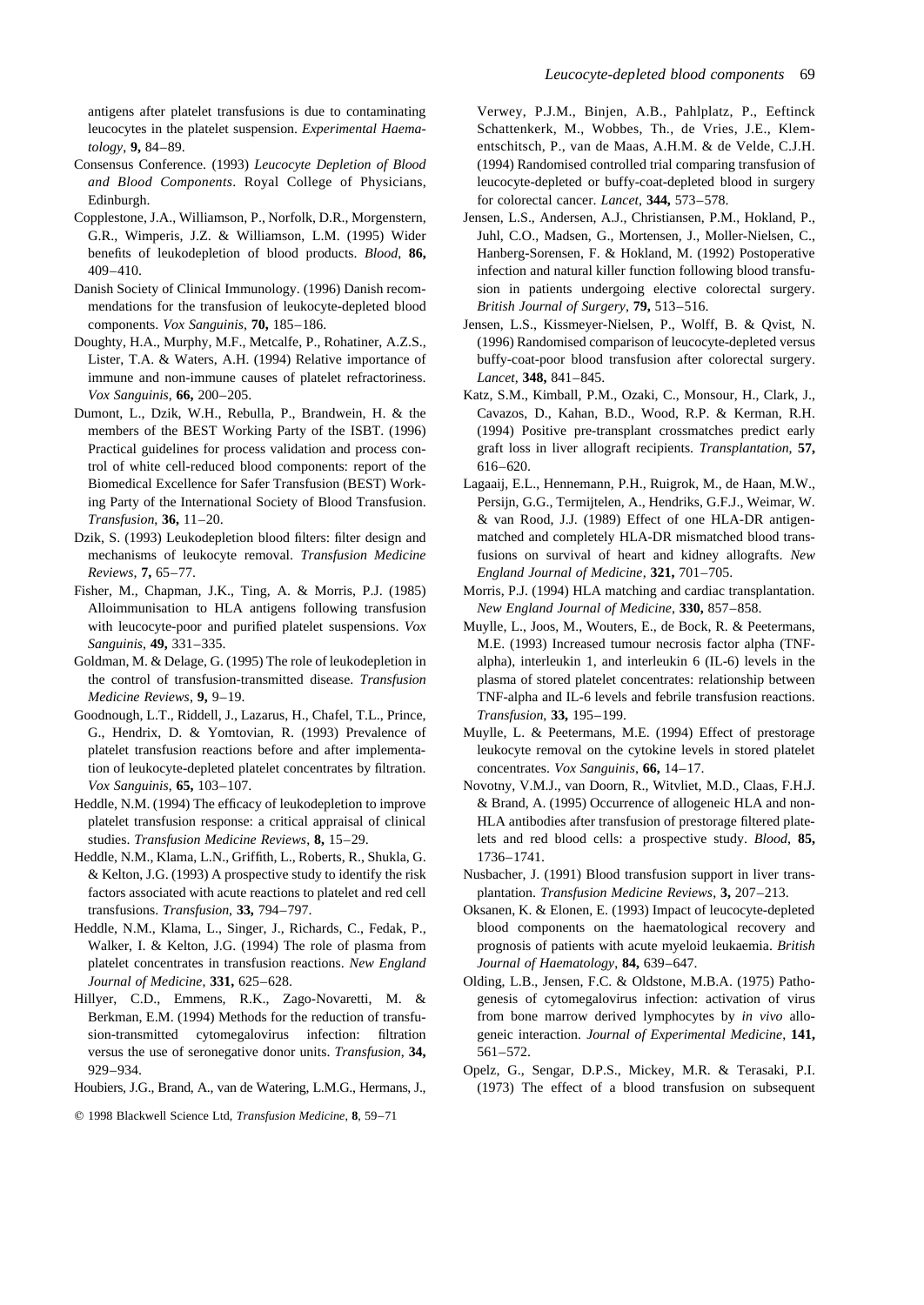kidney transplantation. *Transplantation Proceedings*, **5,** 253–259.

- Opelz, G., Vanrenterghem, Y., Kirste, G., Gray, D.W.R., Horsburgh, T., Lachance, J.-G., Largiader, F., Lange, H., Vujaklija-Stipanovic, Alvareez-Grande, J., Schott, W., Hoyer, J., Schnuelle, P., Descoeudres, C., Ruder, H., Wujciak, T. & Schwarz, V. (1997) Prospective evaluation of pretransplant blood transfusions in cadaver kidney recipients. *Transplantation*, **63,** 964–967.
- Opelz, G. & Wujciak, T. (1994) The influence of HLA compatibility on graft survival after heart transplantation. *New England Journal of Medicine*, **330,** 816–819.
- Pamphilon, D.H. & Blundell, E.L. (1992) Ultraviolet-B irradiation of platelet concentrates: a strategy to reduce transfusion recipient allosensitisation. *Seminars in Haematology*, **29,** 113–121.
- Perkins, H.A. (1993) Is white cell reduction cost-effective? *Transfusion*, **33,** 626–628.
- Popovsky, M.A. (1996) Quality of blood components filtered before storage and at the bedside: implications for transfusion practice. *Transfusion*, **36,** 470–474.
- Popovsky, M.A., Chaplin, H.C. & Moore, S.B. (1992) Transfusionrelated acute lung injury: a neglected, serious complication of hemotherapy. *Transfusion*, **32,** 589–592.
- Rebulla, P. & Dzik, W.H. (1994) Multicenter evaluation of methods for counting residual white cells in leukocytedepleted red blood cells. *Vox Sanguinis*, **66,** 25–32.
- Sandler, S.G., Fang, C.T. & Williams, A.E. (1991) Human Tcell lymphotrophic virus type I and II in transfusion medicine. *Transfusion Medicine Reviews*, **5,** 93–107.
- Sayers, M.H., Anderson, K.C., Goodnough, L.T., Kurtz, S.R., Lane, T.A., Pisciotto, P. & Silberstein, L.E. (1992) Reducing the risk for transfusion-transmitted cytomegalovirus infection. *Annals of Internal Medicine*, **116,** 55–62.
- Sintnicolaas, K., van Marwijk Kooy, M., van Prooijen, H.G., van Diyk, B.A., van Putten, W.L.J., Claas, F.H.J., Novotny, V.M.J. & Brand, A. (1995) Leukocyte depletion of random single-donor platelet transfusions does not prevent secondary human leukocyte-alloimmunisation and refractoriness: A randomised prospective study. *Blood*, **85,** 824–828.
- Sirchia, G. & Rebulla, P. (1994) Leucocyte-depletion of red cells. In: *Leucocyte depleted blood products* (eds Lane, T.A. Myllyla, G.), 6–17. Karger, Basel.
- Slichter, S.J. (1988) Transfusion and bone marrow transplantation. *Transfusion Medicine Reviews*, **2,** 1–17.
- Slichter, S.J. (1990) Mechanisms and management of platelet refractoriness. In: *Transfusion Medicine in the 1990s* (ed. Nance, S.J.), 95–179. American Association of Blood Banks, Arlington VA.
- Sloand, E., Kumar, P., Klein, H.G., Merritt, S. & Sacher, R. (1994) Transfusion of blood components to persons infected with human immunodeficiency virus type 1: relationship to opportunistic infection. *Transfusion*, **34,** 48–53.
- Storb, R., Weiden, P.L., Deeg, H.J., Graham, T.C., Atkinson, K., Slichter, S.J. & Thomas, E.D. (1979) Rejection of marrow from DLA-identical canine littermates given transfusions

before grafting: antigens involved are expressed on leukocytes and skin epithelial cells but not on platelets and red blood cells. *Blood*, **54,** 477–484.

- Takaya, S., Bronsther, O., Iwaki, Y., Nakamura, K., Abu-Elmagd, K., Yagihas, W.A., Demetris, A.J., Kobayashi, M., Todo, S. & Tzakis, A.G. (1992) The adverse effect on liver transplantation of using positive cytotoxic crossmatch donors. *Transplantation*, **53,** 400–406.
- The Trial to Reduce Alloimmunization to Platelets Study Group. (1997) Leukocyte reduction and ultraviolet B irradiation of platelets to prevent alloimmunization and refractoriness to platelet transfusions. *New England Journal of Medicine*, **337,** 1861–1869.
- van Twuyver, E., Mooijaart, R.J.D., ten Berge, I.J.M., van der Horst, A.R., Wilmink, J.M., Kast, W.M. & Melief, C.J.M. & de Waal, L.P. (1991) Pretransplantation blood transfusion revisited. *New England Journal of Medicine*, **325,** 1210–1213.
- UKBTS/NIBSC Liaison Group. (1997) *Guidelines for the Blood Transfusion Service*, 3rd edn. HMSO Publications.
- Vamvakas, E.C. (1996) Transfusion-associated cancer recurrence and postoperative infection: meta-analysis of randomised, controlled clinical trials. *Transfusion*, **36,** 175–186.
- Vamvakas, E. & Kaplan, H.S. (1993) Early transfusion and length of survival in acquired immune deficiency syndrome: experience with a population receiving medical care at a public hospital. *Transfusion*, **33,** 111–118.
- Vamvakas, E. & Moore, S.B. (1993) Perioperative blood transfusion and colorectal cancer recurrence: a qualitative statistical overview and meta-analysis. *Transfusion*, **33,** 754–765.
- Wadhwa, M., Seghatchian, M.J., Lubenko, A., Contreras, M., Dilger, P., Bird, C. & Thorpe, R. (1996) Cytokine levels in platelet concentrates: quantitation by bioassays and immunoassays. *British Journal of Haematology*, **93,** 225–234.
- Walters, M.C., Patience, M., Leisenring, W., Eckman, J.R., Scott, P.L., Mentzer, W.C., Davies, S.C., Ohene-Frempong, K., Bernaudin, F., Matthews, D., Storb, R. & Sullivan, K.M. (1996) Bone marrow transplantation for sickle cell disease. *New England Journal of Medicine*, **335,** 369–376.

# ADDENDUM ON VARIANT CREUTZFELDT– JAKOB DISEASE (vCJD)

Classical Creutzfeldt–Jakob disease (CJD) is a rare disease with an annual incidence of approximately 1 case/million population. Most cases are spontaneous or familial, with iatrogenic cases associated with the use of pituitary-derived hormones, transplants of dura mater or cornea, or contaminated neurosurgical instruments. There is no epidemiological evidence that classical CJD can be transmitted via blood components. However, individuals at particular risk of classical CJD are excluded from blood donation.

vCJD was first identified in 1996, and is thought to have arisen from the ingestion of beef products contaminated with the agent responsible for BSE in cattle. Over

q 1998 Blackwell Science Ltd, *Transfusion Medicine*, **8**, 59–71